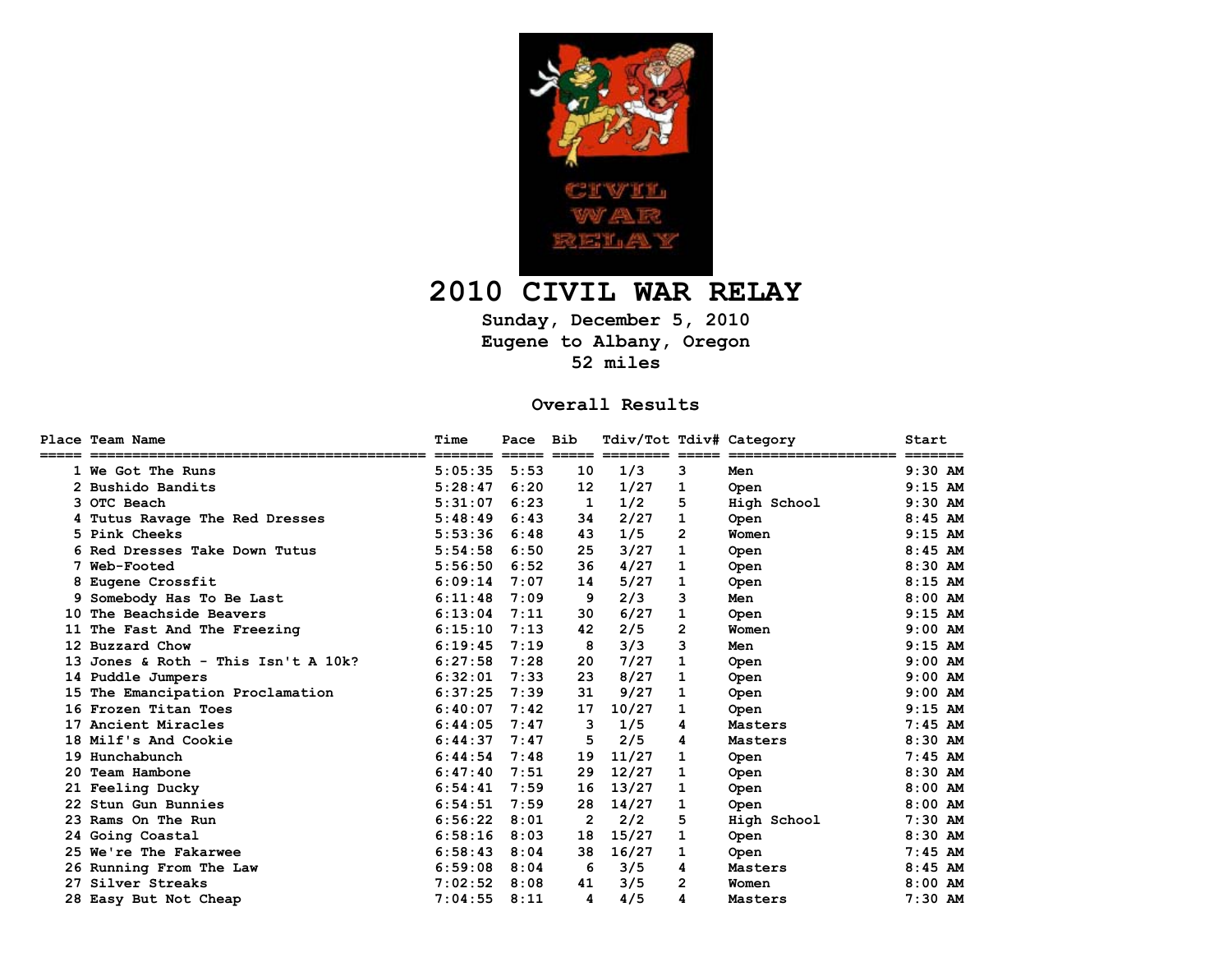| 29 Two And A Half Runners                                 | $7:06:38$ $8:13$ |      | 35 | 17/27 |   | Open    | $8:30$ AM |
|-----------------------------------------------------------|------------------|------|----|-------|---|---------|-----------|
| 30 Track Towns Trippin Turtles (Bar & Grill) 7:07:23 8:14 |                  |      | 33 | 18/27 |   | Open    | $8:15$ AM |
| 31 99w Crew                                               | 7:09:01          | 8:16 | 11 | 19/27 |   | Open    | $7:30$ AM |
| 32 Confused Species                                       | $7:11:22$ 8:18   |      | 39 | 4/5   | 2 | Women   | $8:15$ AM |
| 33 Silent Danger                                          | $7:12:23$ 8:19   |      | 7  | 5/5   | 4 | Masters | $7:30$ AM |
| 34 Duck And Run                                           | $7:17:40$ 8:25   |      | 40 | 5/5   | 2 | Women   | $7:30$ AM |
| 35 Slow Children At Play                                  | $7:18:09$ 8:26   |      | 27 | 20/27 |   | Open    | $7:30$ AM |
| 36 Fast Feathers                                          | 7:19:07          | 8:27 | 15 | 21/27 |   | Open    | $7:45$ AM |
| 37 Roseburg Rambling Raspberries                          | $7:19:31$ 8:28   |      | 26 | 22/27 |   | Open    | $8:15$ AM |
| 38 Kernutt Stokes Crossfooters                            | $7:22:02$ 8:31   |      | 21 | 23/27 |   | Open    | $7:45$ AM |
| 39 Orange And Black And A Couple Of Quacks                | $7:31:34$ 8:42   |      | 22 | 24/27 | 1 | Open    | $8:00$ AM |
| 40 Quickly Getting Slower                                 | $7:33:01$ 8:43   |      | 24 | 25/27 |   | Open    | $8:15$ AM |
| 41 We're All Ducked Up On Quack                           | $7:46:03$ 8:58   |      | 37 | 26/27 |   | Open    | $7:45$ AM |
| 42 Time Wounds All Heels                                  | 7:46:45          | 8:59 | 32 | 27/27 |   | Open    | $8:00$ AM |
|                                                           |                  |      |    |       |   |         |           |

## **Results By Division**

| TEAM CATEGORY: OPEN                          |                  |      |  |  |  |
|----------------------------------------------|------------------|------|--|--|--|
| 1 Bushido Bandits                            | $5:28:47$ $6:20$ |      |  |  |  |
| 2 Tutus Ravage The Red Dresses               | 5:48:49          | 6:43 |  |  |  |
| 3 Red Dresses Take Down Tutus                | $5:54:58$ $6:50$ |      |  |  |  |
| 4 Web-Footed                                 | $5:56:50$ $6:52$ |      |  |  |  |
| 5 Eugene Crossfit                            | $6:09:14$ 7:07   |      |  |  |  |
| 6 The Beachside Beavers                      | $6:13:04$ 7:11   |      |  |  |  |
| 7 Jones & Roth - This Isn't A 10k?           | $6:27:58$ 7:28   |      |  |  |  |
| 8 Puddle Jumpers                             | $6:32:01$ 7:33   |      |  |  |  |
| 9 The Emancipation Proclamation              | $6:37:25$ 7:39   |      |  |  |  |
| 10 Frozen Titan Toes                         | $6:40:07$ 7:42   |      |  |  |  |
| 11 Hunchabunch                               | $6:44:54$ 7:48   |      |  |  |  |
| 12 Team Hambone                              | $6:47:40$ 7:51   |      |  |  |  |
| 13 Feeling Ducky                             | $6:54:41$ 7:59   |      |  |  |  |
| 14 Stun Gun Bunnies                          | $6:54:51$ 7:59   |      |  |  |  |
| 15 Going Coastal                             | $6:58:16$ $8:03$ |      |  |  |  |
| 16 We're The Fakarwee                        | $6:58:43$ $8:04$ |      |  |  |  |
| 17 Two And A Half Runners                    | $7:06:38$ 8:13   |      |  |  |  |
| 18 Track Towns Trippin Turtles (Bar & Grill) | $7:07:23$ 8:14   |      |  |  |  |
| 19 99w Crew                                  | $7:09:01$ 8:16   |      |  |  |  |
| 20 Slow Children At Play                     | $7:18:09$ 8:26   |      |  |  |  |
| 21 Fast Feathers                             | $7:19:07$ 8:27   |      |  |  |  |
| 22 Roseburg Rambling Raspberries             | $7:19:31$ 8:28   |      |  |  |  |
| 23 Kernutt Stokes Crossfooters               | $7:22:02$ 8:31   |      |  |  |  |
| 24 Orange And Black And A Couple Of Quacks   | $7:31:34$ 8:42   |      |  |  |  |
| 25 Quickly Getting Slower                    | $7:33:01$ 8:43   |      |  |  |  |
| 26 We're All Ducked Up On Quack              | $7:46:03$ 8:58   |      |  |  |  |
| 27 Time Wounds All Heels                     | $7:46:45$ 8:59   |      |  |  |  |
| TEAM CATEGORY: WOMEN                         |                  |      |  |  |  |
| 1 Pink Cheeks                                | $5:53:36$ $6:48$ |      |  |  |  |
| 2 The Fast And The Freezing                  | $6:15:10$ 7:13   |      |  |  |  |
| 3 Silver Streaks                             | $7:02:52$ 8:08   |      |  |  |  |
| 4 Confused Species                           | $7:11:22$ 8:18   |      |  |  |  |
| 5 Duck And Run                               | $7:17:40$ 8:25   |      |  |  |  |
| TEAM CATEGORY: MEN                           |                  |      |  |  |  |
| 1 We Got The Runs                            | $5:05:35$ $5:53$ |      |  |  |  |
| 2 Somebody Has To Be Last                    | $6:11:48$ 7:09   |      |  |  |  |
| 3 Buzzard Chow                               | 6:19:45          | 7:19 |  |  |  |